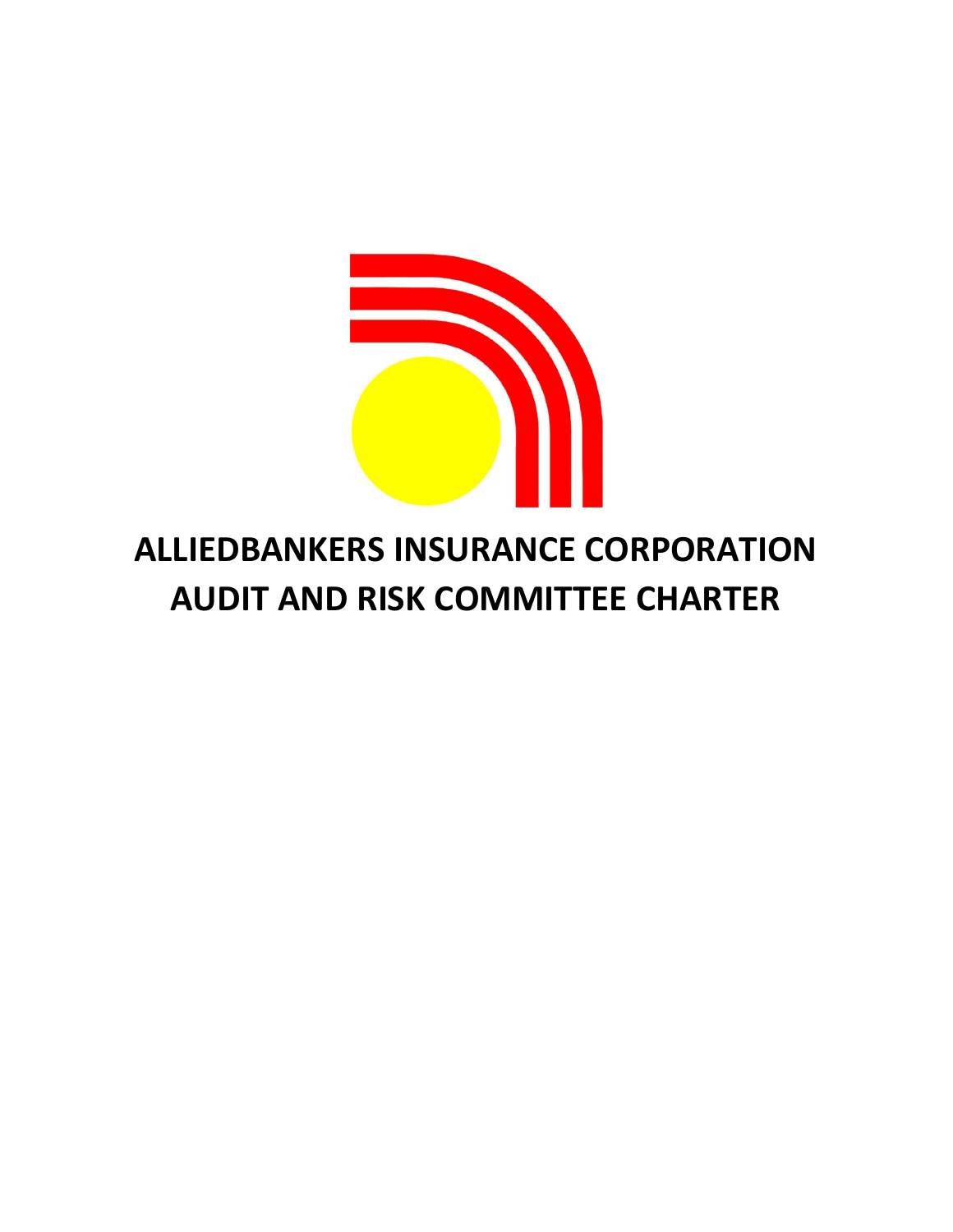# **Table of Contents**

| Ι.   |    |  |
|------|----|--|
| II.  |    |  |
| III. |    |  |
| IV.  |    |  |
|      | 1. |  |
|      | 2. |  |
|      | 3. |  |
|      | 4. |  |
|      | 5. |  |
|      | 6. |  |
|      | 7. |  |
| v.   |    |  |
| VI.  |    |  |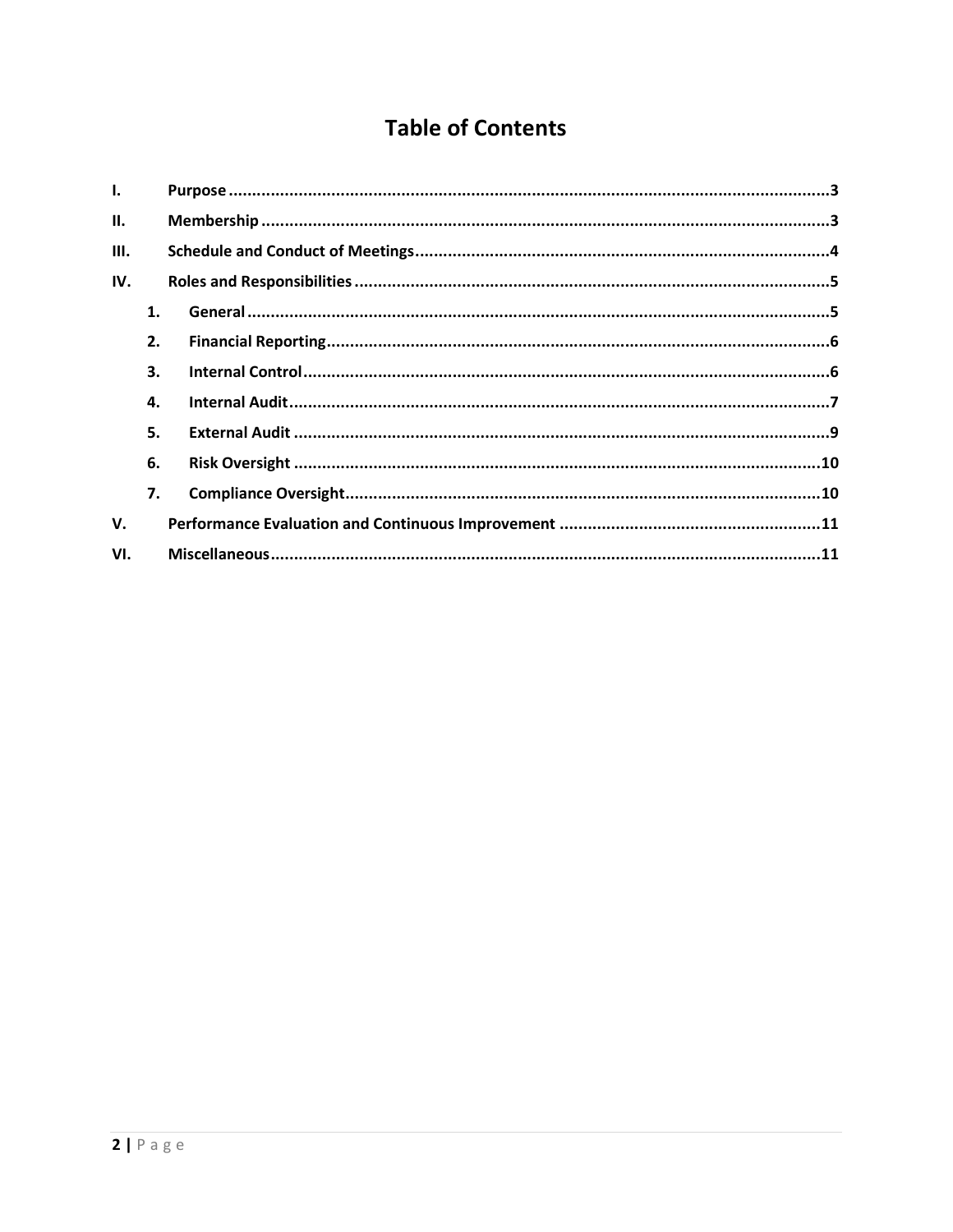#### I. Purpose

The Board shall establish an Audit and Risk Committee (ARC) to enhance its oversight responsibility by reviewing the following:

- 1. Company's compliance, auditing, accounting and financial reporting processes (both internal and external);
- 2. Internal control system and procedures;
- 3. Management of financial and systematic risks;
- 4. Financial reports and other financial information provided by the Company to regulatory bodies or to the public;
- 5. Internal and external audit processes;
- 6. Risk management policies; and
- 7. Compliance with applicable laws and regulations.

#### II. Membership

1. Composition – The ARC shall be composed of at least three (3) members, majority whom shall be independent directors including the Chairman. The Committee shall elect a Chairman among the members, who shall ensure the effective interaction among Committee members and, as necessary, with relevant members of Management.

All Members of the committee have relevant background, knowledge, skills, and/or experience in the areas of accounting, auditing and finance.

The Chairman shall not be the Chairman of the Board or of any other committee.

- 2. Term The Board shall appoint the members of the Committee at its annual organizational meeting and each member shall serve upon his election until the next organization meeting of the Board, unless removed or replaced by the Board.
- 3. Vacancy any vacancy in the Committee caused by death, resignation, or disqualification of any member, or by any other cause, may be filled by the Board. The member elected to fill the vacancy shall hold office for the remainder of the term, or until his successor shall have been duly elected and disqualified.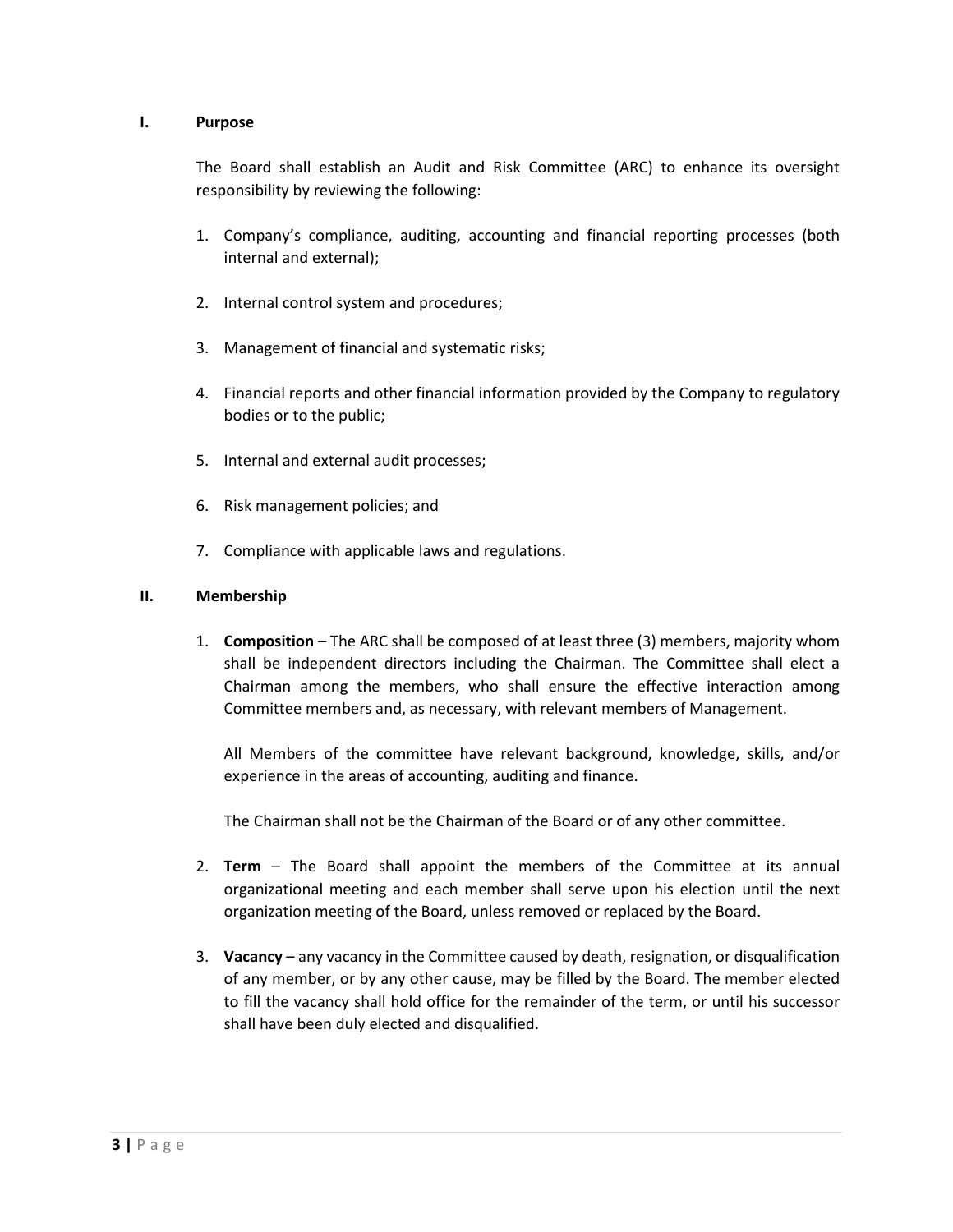#### III. Schedule and Conduct of Meetings

1. Frequency – The ARC shall meet at least four (4) times a year, or more frequently, as needed. The Chairman of the Committee shall determine the agenda for meetings of the Committee. The agenda shall be sent to members of the Committee at least two (2) business days prior to each meeting, along with supporting materials for each agenda item.

Members may participate in meetings through video/teleconference or any other similar means. Members may give their consent or approval to an item in the agenda in writing or by any electronic means.

A quorum shall be achieved when there are at least two-thirds (2/3) of the Committee is present during the meeting.

If in case, the Committee Chairman is unavailable, he will delegate his replacement, and may ask another member of the committee to preside over the meeting.

2. Minutes of Meeting – Minutes of the Committee meetings shall be kept and members shall be furnished copies thereof and any action taken or resolution decided. The Committee shall also make regular reports of its proceedings to the BOD.

Attendance of members at Committee meetings shall be recorded and properly disclosed for the information of shareholders and other stakeholders through relevant annual reports and the company website.

- 3. The designated Corporate Secretary of the Board will be responsible for recording and documenting the minutes of the meeting.
- 4. The designated Secretariat of the Audit and Risk Committee will be responsible preparing the materials for the meeting and keeping all relevant records of the ARC.
- 5. The Committee may invite such other officers, employees and external parties to its meetings, as it deems necessary.
- 6. The Committee shall provide sufficient opportunity to internal auditors, external auditors and compliance officers to make presentations to the Committee without members of management present to foster open communication. The Committee shall meet separately with the independent auditors, with the internal audit and compliance officers and with management.
- 7. Meeting agenda, supporting materials, summary of findings from internal audits and compliance unit and other related materials shall be provided in advance whenever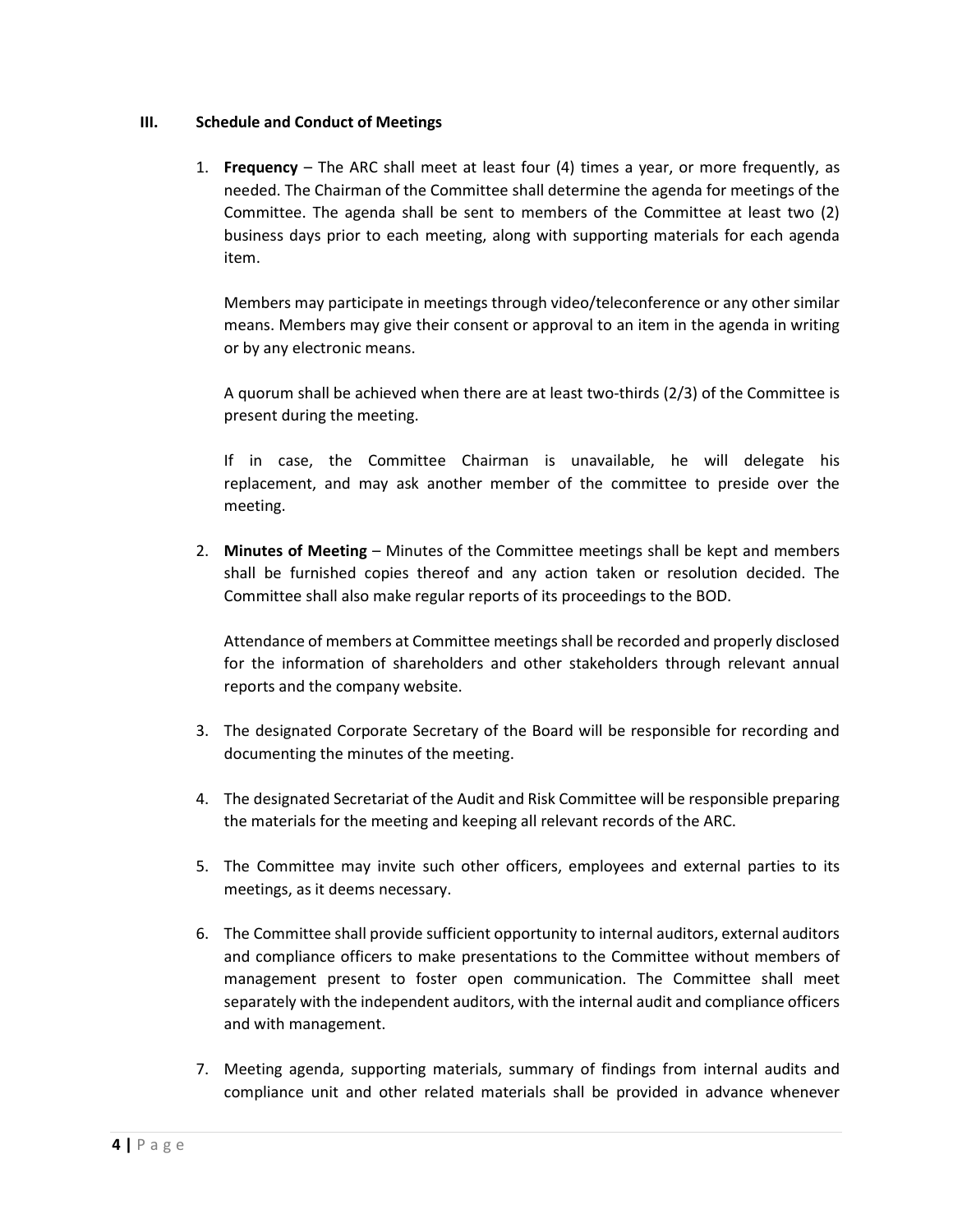possible to allow members of Committee to adequately prepare for the Committee meetings.

#### IV. Roles and Responsibilities

#### 1. General

- a. All major irregularities meeting a penalty of more than 30 days suspension shall be brought to the ARC before its elevation to the Board;
- b. Report regularly to the Board about committee activities, issues and related recommendations.
- c. Provide an open avenue of communication between internal audit, the External Auditors, the compliance officer and the Board.
- d. Report annually to the shareholders, describing the committee's composition, responsibilities and how they were discharged, and any other information required by applicable law or regulation.
- e. Review any other reports the company issues that relate to committee responsibilities.
- f. Institute and oversee special investigations as needed.
- g. Confirm annually that all responsibilities outlined in this charter have been carried out.
- h. Evaluate the committee's and individual members' performance on a regular basis.
- i. Review Management's competence regarding financial reporting responsibilities including aggressiveness and reasonableness of decisions.
- j. Review and approval of management representation letter before submission to external auditor.
- k. Ensure that a review of the effectiveness of the institution's internal controls, including financial, operational and compliance controls and risk management is conducted at least annually;
- l. Performs oversight functions over the Corporation's Internal and External Auditors. It ensures the independence of Internal and External Auditors, and that both auditors are given unrestricted access to all records, properties and personnel to enable them to perform their respective audit functions; and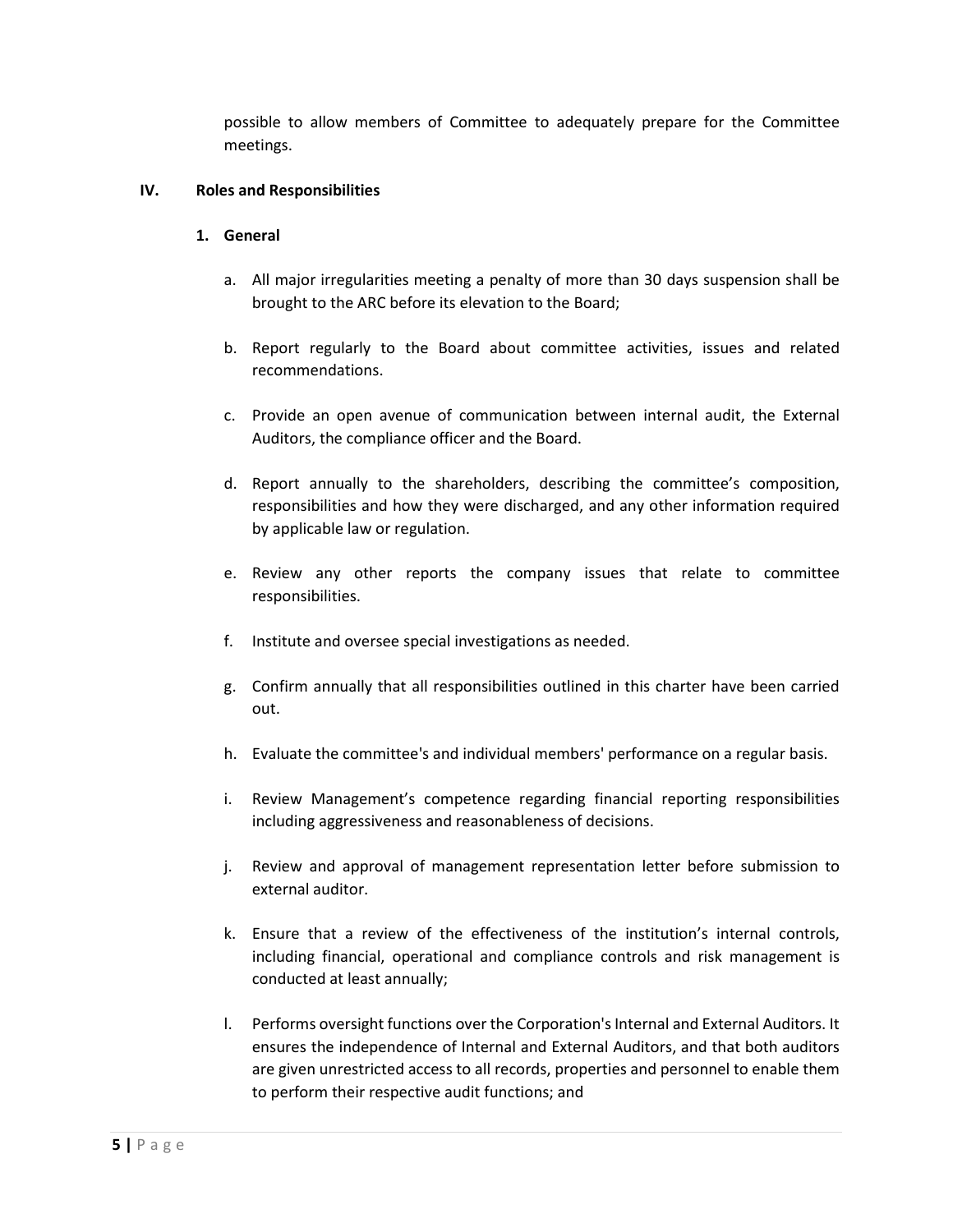m. Perform other activities related to this charter as requested by the Board.

# 2. Financial Reporting

- a. Review significant accounting and financial reporting issues, including complex or unusual transactions and highly judgmental areas, and recent professional and regulatory pronouncements, and understand their impact on the financial statements.
- b. Review with management and the auditors the results of the audit, including any difficulties encountered.
- c. Review the annual financial statements and consider whether they are complete, consistent with information known to committee members and reflect appropriate accounting principles.
- d. Determine with the internal and external auditors any fraud and/or illegal act/ deficiency in internal control of other similar issues and seek measures on how to mitigate or avoid them;
- e. Review annual financial reports with management and the auditors before their submission to the Board and filing with regulators, and consider whether they are complete and consistent with the information known to committee members. The Committee shall focus on the following matters:
	- i. Any change/s in accounting policies and practices
	- ii. Areas where a significant amount of judgment has been exercised
	- iii. Significant adjustments resulting from the audit
	- iv. Going concern assumptions
	- v. Compliance with accounting standards
	- vi. Compliance with tax, legal and regulatory requirements
- f. Review pending and anticipated legal issues which could have significant impact on the financial condition of the Company.

#### 3. Internal Control

a. Ensure that a review of the internal auditor's evaluation of the effectiveness of the internal controls, including financial, operational, information technology, and compliance controls, and risk management, is at least conducted annually;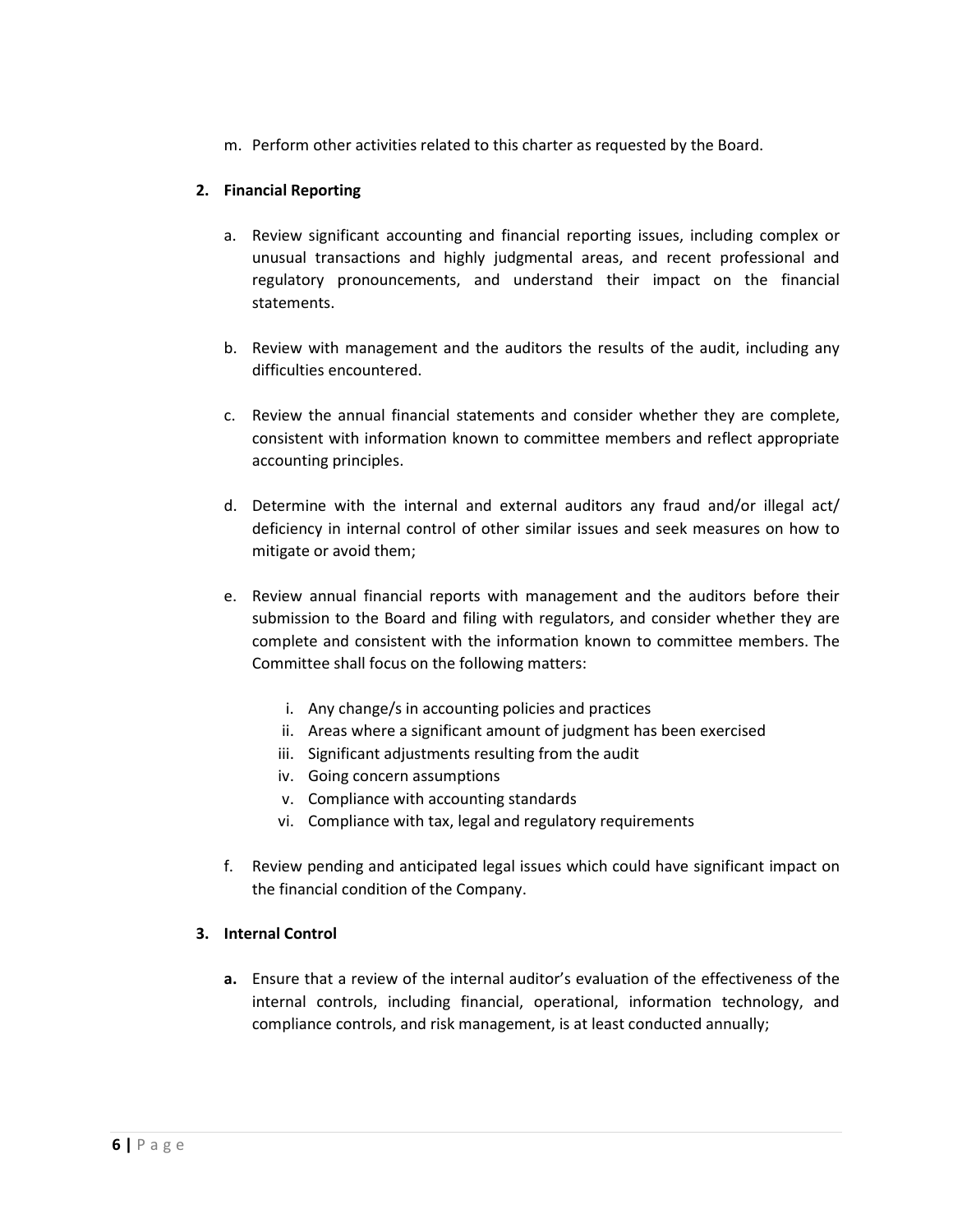- b. Understand the scope of Internal and External Auditors' review of internal control over financial reporting, and obtain reports on significant findings and recommendations, together with management's responses.
- c. Monitor, oversee and evaluate the duties and responsibilities of management, the internal audit activity and the External Auditors as these duties and responsibilities relate to the company's processes for controlling its operations.
- d. Through the Internal Audit Department, evaluate the adequacy and effectiveness of the corporation's integrity of financial reporting, and security of physical and information assets.
- e. Review internal control recommendations made by internal and external auditors and regulatory agencies and ensure that appropriate corrective actions are made/taken in a timely manner;
- f. Deliberate the findings noted in control and reporting process.
- g. Ensure that ABIC has a framework for fraud prevention and detection including whistleblower policy/program by which officers and staff shall, in confidence, raises concerns about possible improprieties or malpractices in matters of financial reporting, internal control, auditing or other issues to persons or entities that have the power to take corrective action. It shall ensure that arrangements are in place for the independent investigation, appropriate follow-up action, and subsequent resolution of complaints.

# 4. Internal Audit

- a. Review and confirm the independence of the Chief Audit Executive (CAE) and its Staff by obtaining statements from the auditors and other sources, annually.
- b. Review the scope of internal audit work for the ensuing year in light of risk assessment of the operations of the company. Have final authority to approve the annual audit plan and all major changes to the plan.
- c. Review with Senior Management and the CAE the charter, plans, activities, budget, staffing and organizational structure of the internal audit function.
- d. Evaluate the performance of the CAE and its staff.
- e. Review and approve the CAE's appointment, dismissal, compensation, and salary adjustment relative to annual performance evaluations and ensure that there are no unjustified restrictions or limitations thereto.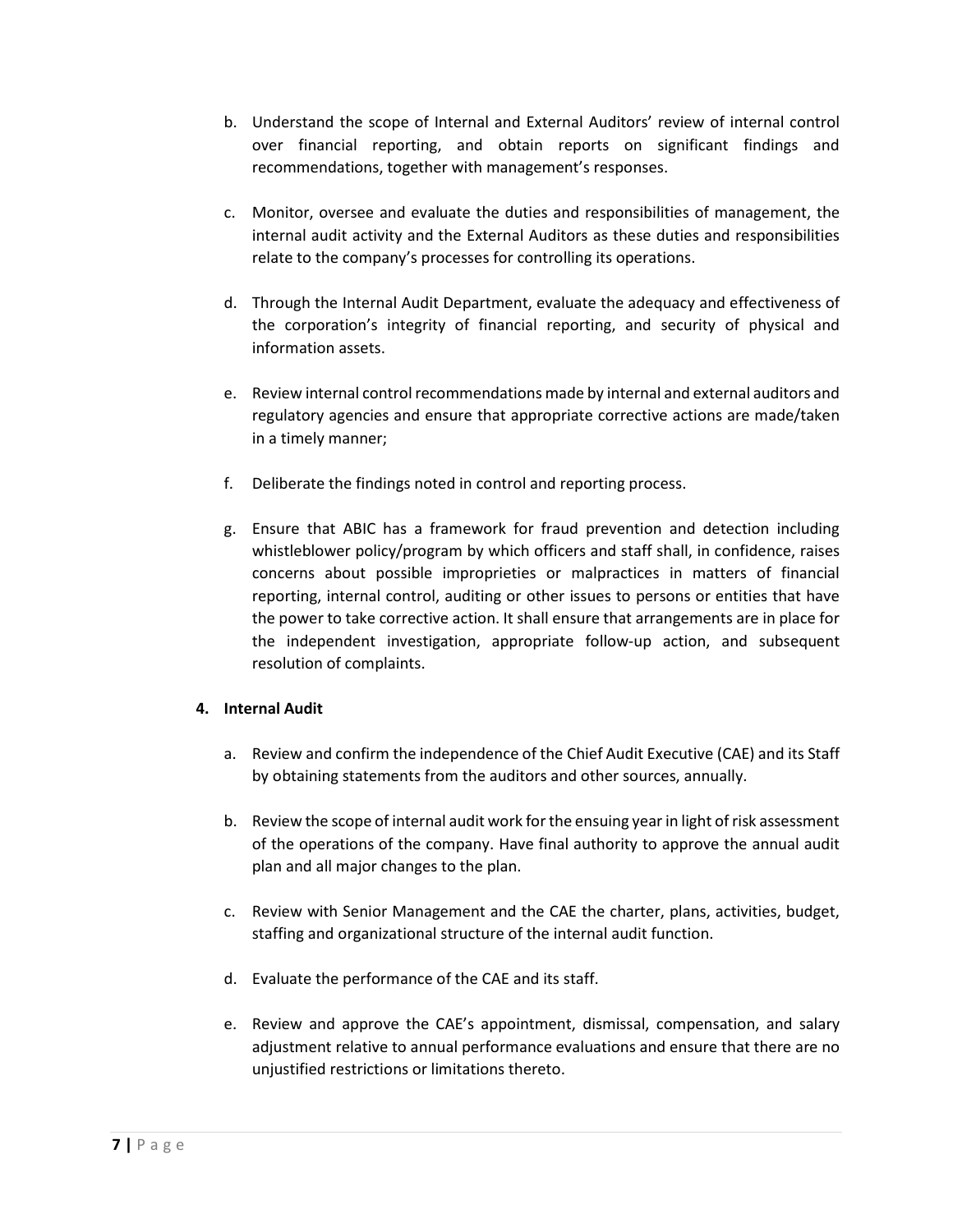- f. Ensure that Internal Audit complies with The Institute of Internal Auditors' International Standards for the Professional Practice of Internal Auditing and Code of Ethics;
- g. Ensure that internal auditors have free and full access to all of the Corporation's records, properties and personnel relevant to and required by its function and that the Internal Audit shall be free from interference in determining its scope, performing its work and communicating its results;
- h. Review the final audit reports prepared by the Internal Audit for matters deemed significant by the Chief Audit Executive and ensure that senior management is taking necessary corrective actions in a timely manner to address the weaknesses, noncompliance with policies, laws and regulations and other issues identified by auditors;
- i. On a regular basis, meet separately with the CAE to discuss any matters that the committee or internal audit believes should be discussed privately.
- j. Review and recommend for approval the Internal Audit Charter, which formally defines the role of Internal Audit and the audit plan as well as oversees the implementation of the Internal Audit Charter.
- k. Through the Internal Audit (IA) Department, monitors and evaluates the adequacy and effectiveness of the corporation's internal control system, integrity of financial reporting, and security of physical and information assets. Well-designed internal control procedures and processes that will provide a system of checks and balances should be in place in order to:
	- i. safeguard the company's resources and ensure their effective utilization,
	- ii. prevent occurrence of fraud and other irregularities,
	- iii. protect the accuracy and reliability of the company's financial data, and
	- iv. ensure compliance with applicable laws and regulations;
- l. Establish and identify the reporting line of the Internal Auditor to enable him to properly fulfill his duties and responsibilities.
- m. Review and monitor management's responsiveness to the Internal Auditor's findings and recommendations.
- n. Review and approve the terms and conditions for outsourcing internal audit services.
- o. All related party transactions are subject to audit by the Internal Audit Group. The board of directors shall have the overall responsibility in ensuring that transactions with related parties are handled in a sound and prudent manner, with integrity and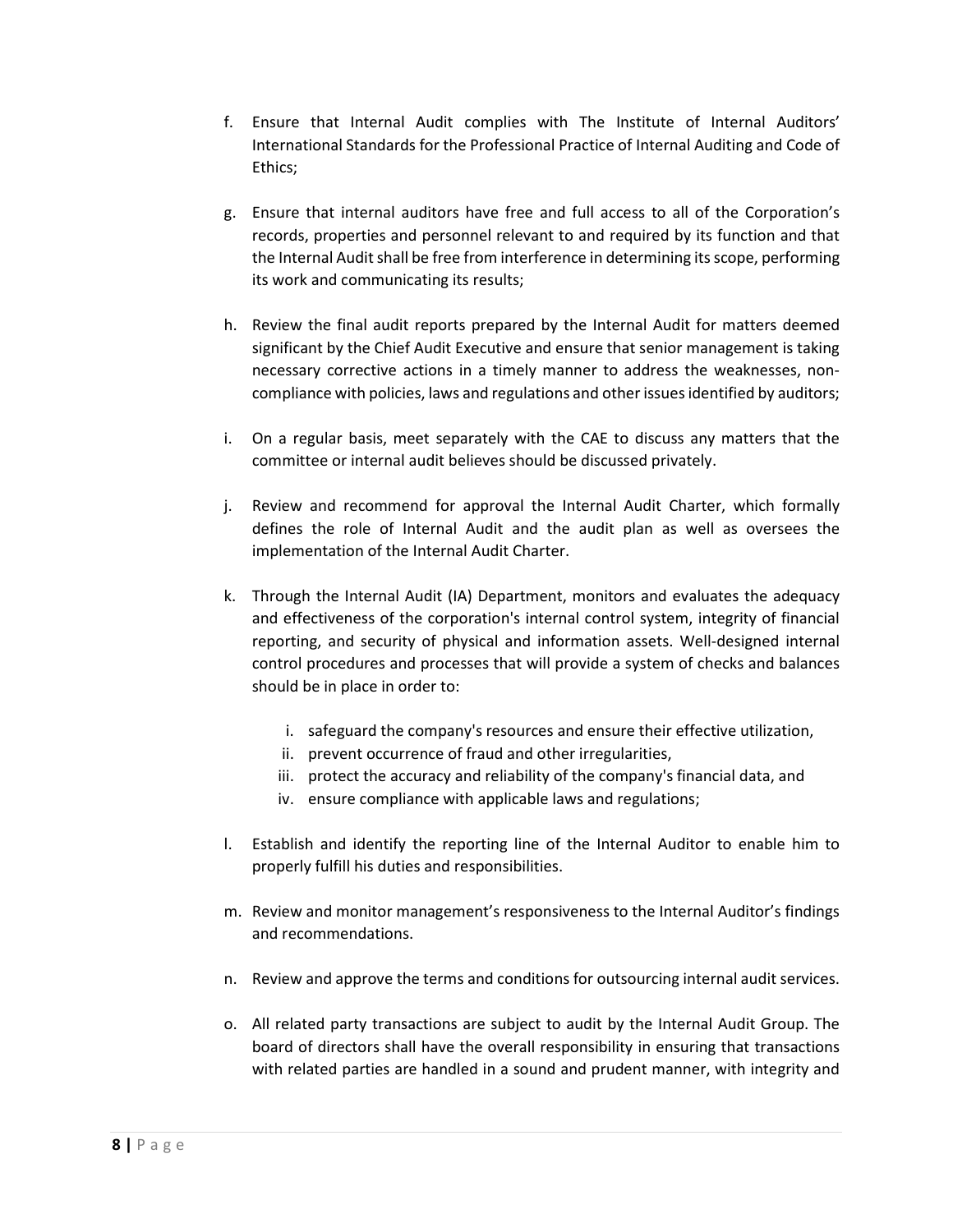in compliance with applicable laws and regulations to protect the interest of policyholders, members, claimants, creditors and other stakeholders.

# 5. External Audit

- a. Recommends to the Board the appointment, reappointment, removal and fees of the External Auditor, duly accredited by the Commission, who undertakes an independent audit of the corporation, and provides an objective assurance on the manner by which the financial statements should be prepared and presented to the stockholders.
- b. Review and confirm the independence of the External Auditors by obtaining statements from the auditors on relationships between the auditors and the company, including non-audit services, and discussing the relationships with the auditors.
- c. Review the External Auditors' proposed scope, expenses of the audit and their approach in the annual audit and special engagements, including coordination of audit effort with internal audit, the terms of their engagements, and ensures the proper coordination if more than one audit firm is involved in the activity to secure proper coverage and minimize duplication of efforts.
- d. Review the performance of the External Auditors and exercise final approval on the appointment or discharge of the auditors.
- e. On a regular basis, meet separately with the External Auditors to discuss any matters that the committee or auditors believe should be discussed privately.
- f. Evaluate and determine the non-audit work, if any, of the External Auditor, and periodically review the non-audit fees paid to the External Auditor in relation to the total fees paid to them and to the corporation's overall consultancy expenses. The committee should disallow any non-audit work that will conflict with his duties as an External Auditor or may pose a threat to his independence. The non-audit work, if allowed, should be disclosed in the corporation's Annual Report and Annual Corporate Governance Report;
- g. Ensure that external auditors have free and full access to all the Corporation's records, properties, and personnel to the extent of the scope of the engagement as to enable them to perform their functions effectively.
- h. Review the disposition of the External Auditor's recommendations as indicated in the management letter.
- i. Review the engagement and rotation process of external auditor or firm.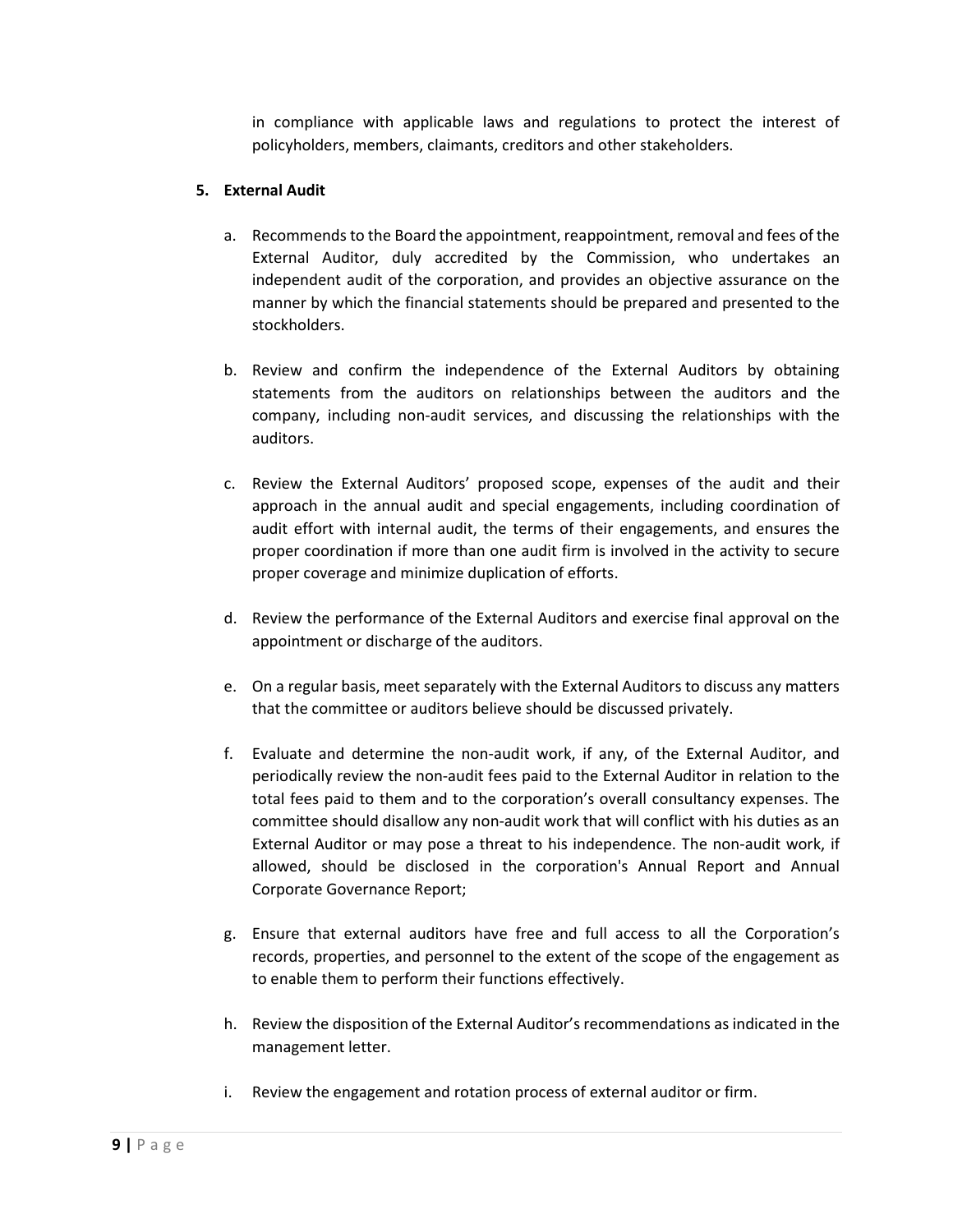j. Ensure completeness and timeliness of communication with external auditor as to critical policies, alternative treatment, observation on internal control, audit adjustments, independence, limitation on the audit work set by the management, and other material issues that affect the audit and financial reporting.

# 6. Risk Oversight

Through the Internal Audit Department, the ARC shall perform the following:

- a. Reviews the compliance and performance of Risk Management and Risk Control and Compliance functions.
- b. Reviews and ensures compliance of Risk-Taking Personnel with trading policy and procedures - periodically through spot checks.
- c. Scan for internal control deficiencies or ineffectively controlled risks and report these in a timely manner to the Audit Committee or to the Board of Directors.
- d. Conducts follow-up reviews and immediately reports to the Board for identified deficiencies that remain unconnected.
- e. Reviews and ensures that existing policies and procedures remain relevant and adequate for the company's activities.
- f. Reviews the Risk Management Compliance Function periodically to assess its effectiveness.

#### 7. Compliance Oversight

- a. Review and approve the annual compliance plan and all major changes in the plan.
- b. Review and approve the Compliance Officer's appointment, dismissal, compensation, and salary adjustment relative to annual performance evaluations and ensure that there are no unjustified restrictions or limitations thereto.
- c. Evaluate the performance of the Compliance Officer and its staff.
- d. Review the effectiveness of the system for monitoring compliance with laws and regulations and the results of management's investigation and follow-up (including disciplinary action) of any instances of noncompliance.
- e. Ensure that all regulatory compliance matters have been considered in the preparation of the financial statements.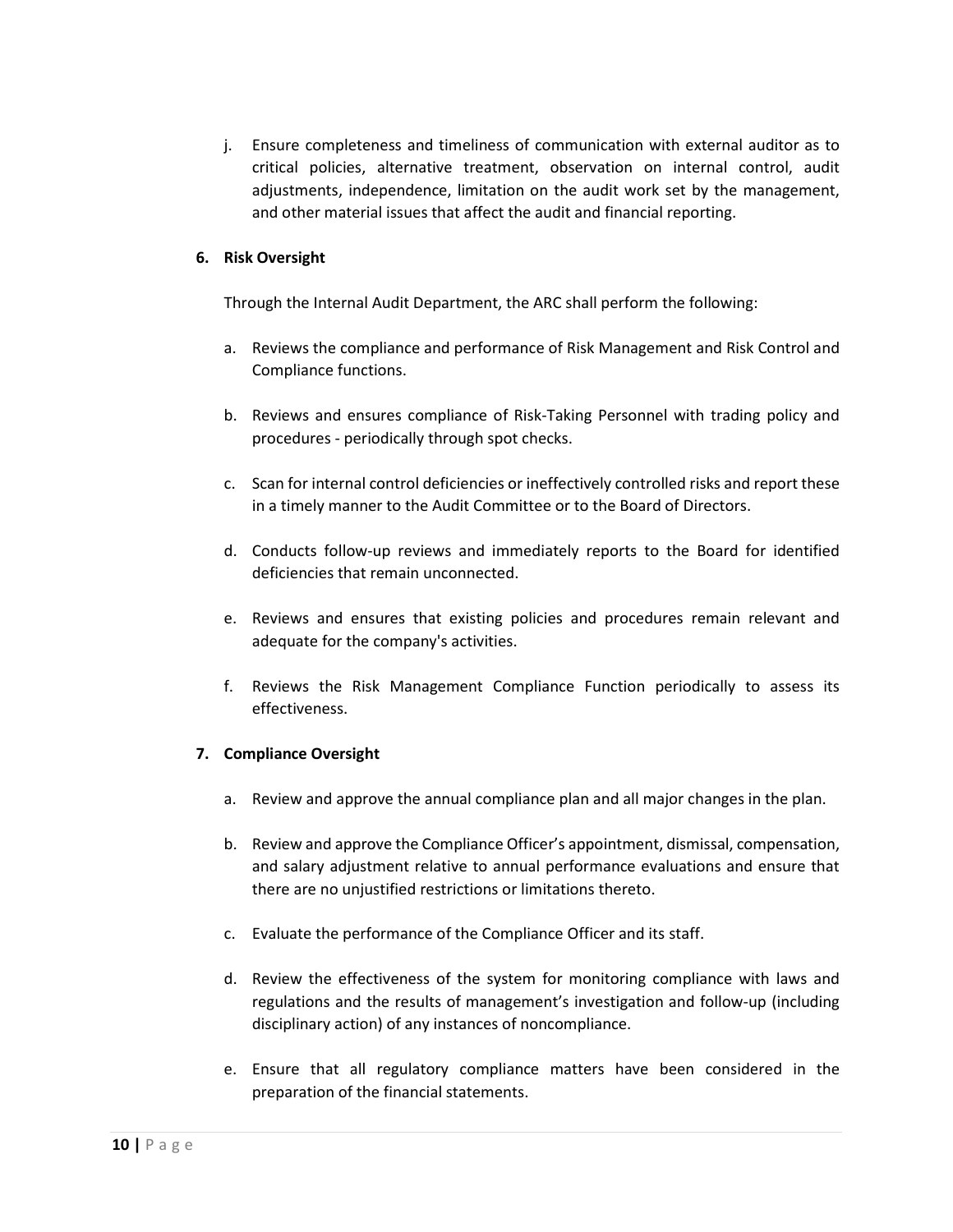- f. Review the findings of any examinations by regulatory agencies and any auditor observations.
- g. Review the process for communicating the code of conduct to company personnel and for monitoring compliance therewith.
- h. Obtain regular updates from management thru the Compliance Officer's reports regarding compliance matters.
- i. Perform other oversight functions consistent with this Charter, the Company's By-Laws, and as the Committee or the Board of Directors may require.
- j. Conduct special investigations and as appropriate engage technical services of external parties e.g. legal, information security.

# V. Performance Evaluation and Continuous Improvement

The Committee shall conduct an annual self-assessment of its performance that is included in the annual Board self-assessment questionnaire, wherein members of the Board are given a venue to rate and comment on the performance of the Committee and its members. The selfassessment questionnaire shall benchmark the Committee's and its individual members' performance against the expectations set out in this Charter, the records of activities and operation of the Committee.

As necessary, the ARC may also subject itself to an independent assessment by the Board relative to its performance in accordance with expectations set out in this Charter and its responsibilities.

Based on the results of the self-assessment, the Committee shall formulate and implement plans to improve its performance. All members shall be given the opportunity to attend professional and technical development courses and training programs, as necessary.

All documents and records pertinent to the assessment process shall be kept intact by the Compliance Department, which may be examined by the Board and/or relevant regulatory agencies upon request.

#### VI. Miscellaneous

The Audit and Risk Committee Charter (the "ARC") shall have direct access to, and complete and open communications with senior management, and may obtain advice and assistance from internal legal, accounting, and other advisors to assist it.